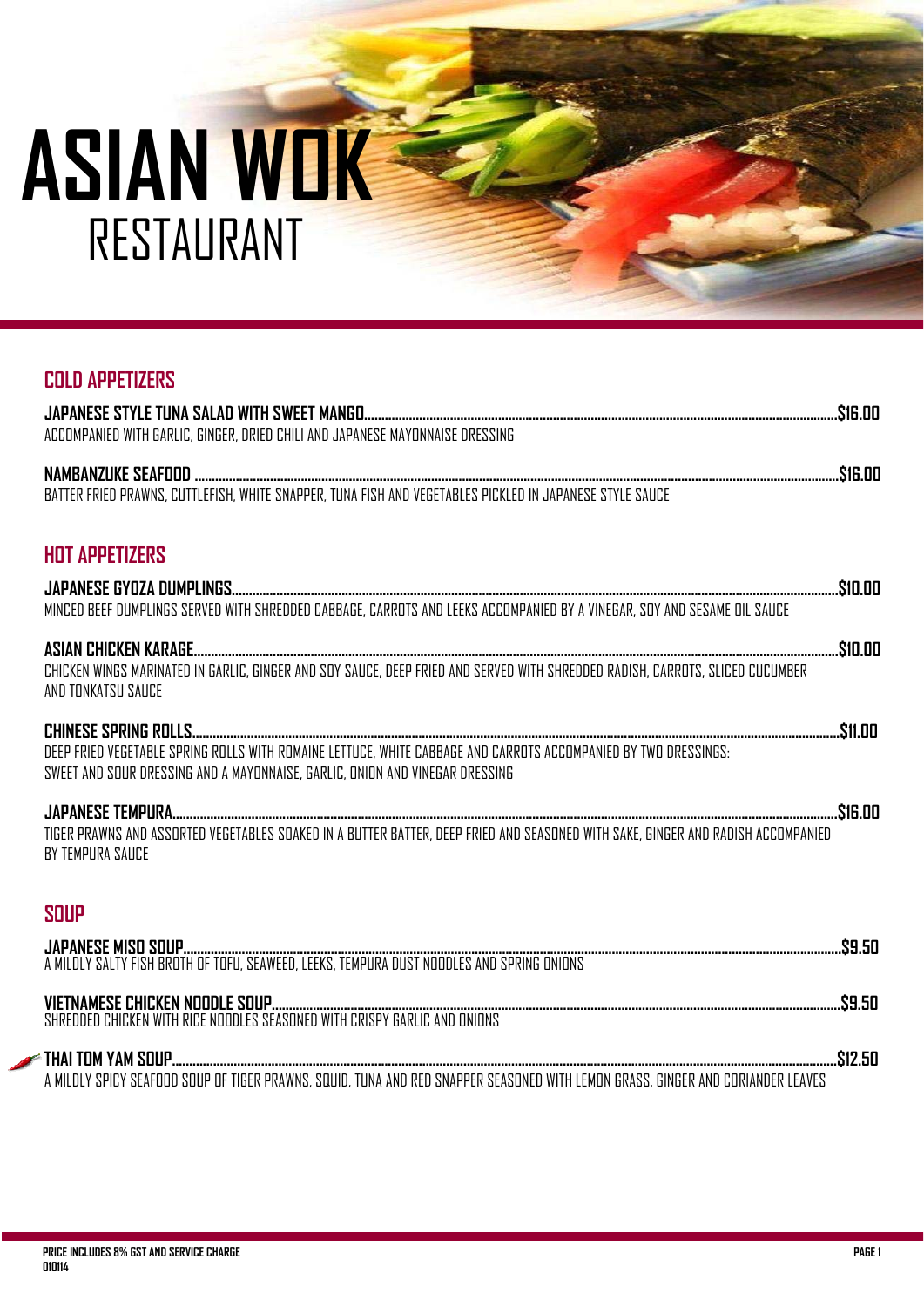# **ASIAN WOK** RESTAURANT

# **SUSHI, SASHIMI & MAKI**

| EEL, PRAWNS, AVOCADO, EEL SAUCE, JAPANESE MAYONNAISE                                                                         |  |
|------------------------------------------------------------------------------------------------------------------------------|--|
|                                                                                                                              |  |
|                                                                                                                              |  |
|                                                                                                                              |  |
| SALMON, CRAB, TUNA, PRAWNS, AVOCADO, HERRING FISH ROE, SPICY MAYONNAISE                                                      |  |
|                                                                                                                              |  |
|                                                                                                                              |  |
|                                                                                                                              |  |
|                                                                                                                              |  |
|                                                                                                                              |  |
|                                                                                                                              |  |
|                                                                                                                              |  |
|                                                                                                                              |  |
|                                                                                                                              |  |
|                                                                                                                              |  |
|                                                                                                                              |  |
| THIS ASSORTED SUSHI PLATTER INCLUDES EVERYONE'S FAVORITES OF SALMON, TIGER PRAWNS, TUNA FISH AND WHITE SNAPPER SERVED NIGIRI |  |
| SUSHI STYLE ACCOMPANIED WITH TUNA RICE ROLL MAKI. WASABI. SOYA SAUCE AND PICKLED GINGER                                      |  |
|                                                                                                                              |  |
| <b>VEGETARIAN</b>                                                                                                            |  |
| MARINATED BROCCOLI, CAULIFLOWER, CARROTS, ZUCCHINI AND POTATOES SERVED WITH PLAIN YOGHURT, CORIANDER AND DILL SEED DRESSING  |  |
|                                                                                                                              |  |
|                                                                                                                              |  |
| AVOCADO TOMATO CUCUMBER CABBAGE LETTUCE LACED WITH SPICED JAPANESE MAYONNAISE SERVED INSIDE FIVE HAND MADE RICE ROLLS        |  |

WRAPPED WITH NORI SHEETS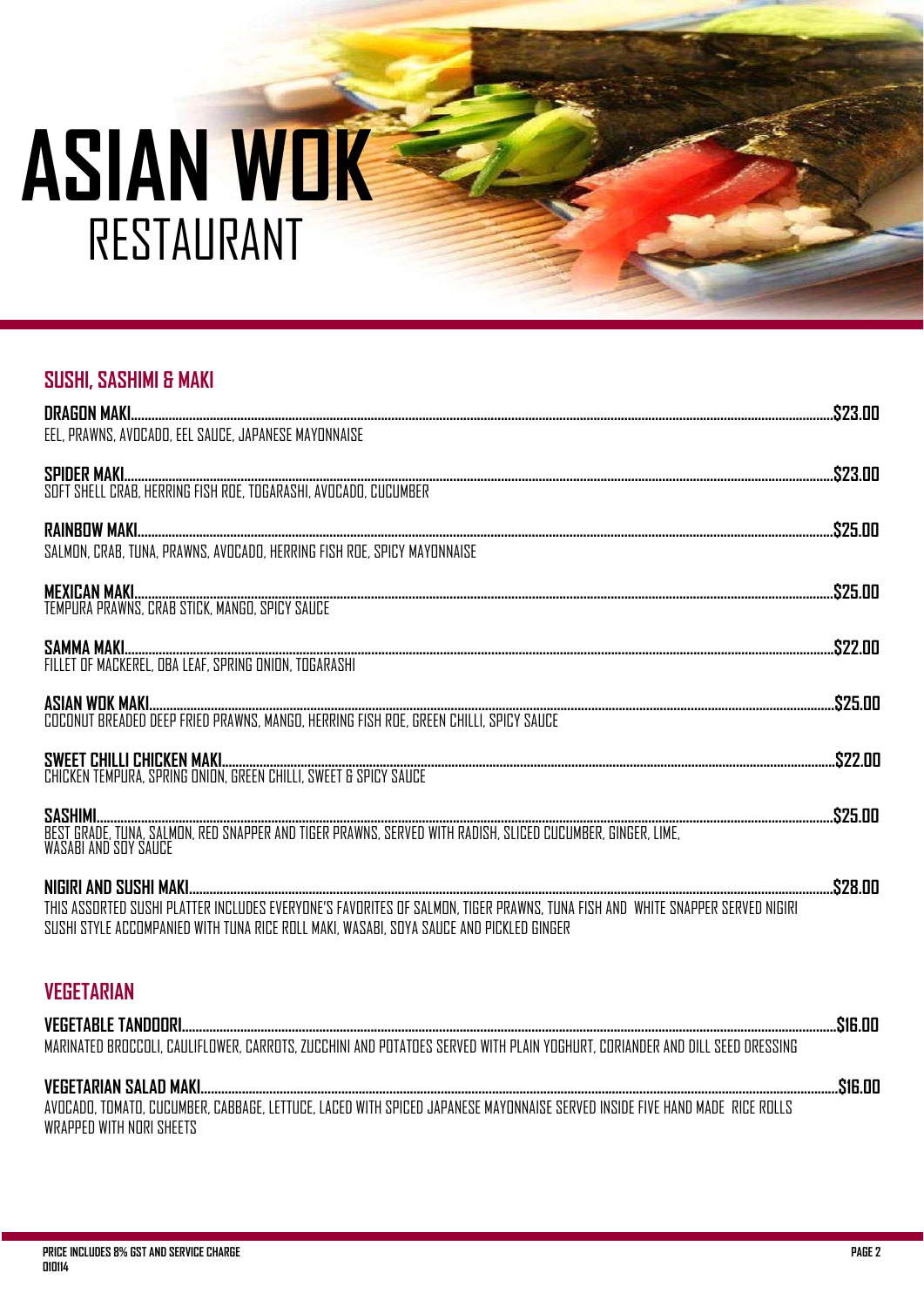| <b>TANDOORI</b>                                                                                                                                         |  |
|---------------------------------------------------------------------------------------------------------------------------------------------------------|--|
| MARINATED CHUNKS OF CHICKEN SERVED WITH MINT CHUTNEY, DHAL CURRY AND PLAIN YOGHURT AND ACCOMPANIED WITH A SALAD                                         |  |
| INDIAN MARINATED PRAWNS SERVED WITH MINT CHUTNEY, DHAL CURRY AND PLAIN YOGHURT AND ACCOMPANIED WITH A SAI AD                                            |  |
| ALL TANDOORI DISHES ARE ACCOMPANIED WITH PLAIN YOGURT. MINT CHUTNEY AND DHAL CURRY AND SERVED WITH ONE CHOICE OF NAAN OR CHAPATTI                       |  |
| <b>ADDITIONAL INDIAN BREAD SELECTION</b>                                                                                                                |  |
|                                                                                                                                                         |  |
|                                                                                                                                                         |  |
|                                                                                                                                                         |  |
|                                                                                                                                                         |  |
| <b>SEAFOOD SPECIALTIES</b><br>CHINESE FRIED FISH WITH CHILI AND LEMON SAUCE MARINATED FISH FILLET DEEP FRIED AND TOSSED WITH A CHILI AND LEMON SAUCE    |  |
| MILDLY SPICED FILLET OF WHITE FISH COOKED IN A BANANA LEAF WITH A BLENDED PASTE OF ASSORTED SRI LANKAN SPICES AND COCONUT MILK                          |  |
| JAPANESE SIZZLING SEAFOOD STIR FRIED TUNA, TIGER PRAWNS, SQUID, AND SCALLOPS, WITH JAPANESE STYLE SAUCE, SERVED ON A "SIZZLING" PLATTER                 |  |
| STIR FRIED TIGER PRAWNS SERVED WITH LYCHEES, POTATOES AND TOMATOES IN A MILDLY SPICY YELLOW CURRY SAUCE WITH SHAVINGS OF<br><b>CRISPY ONION RINGS</b>   |  |
| LOBSTER TAIL MEAT SAUTÉED WITH DICED ONIONS THEN TOSSED WITH BEAN SPROUTS AND MUSHROOMS. FLAVORED LIGHTLY WITH SOY SAUCE<br>AND SERVED IN ITS OWN SHELL |  |
|                                                                                                                                                         |  |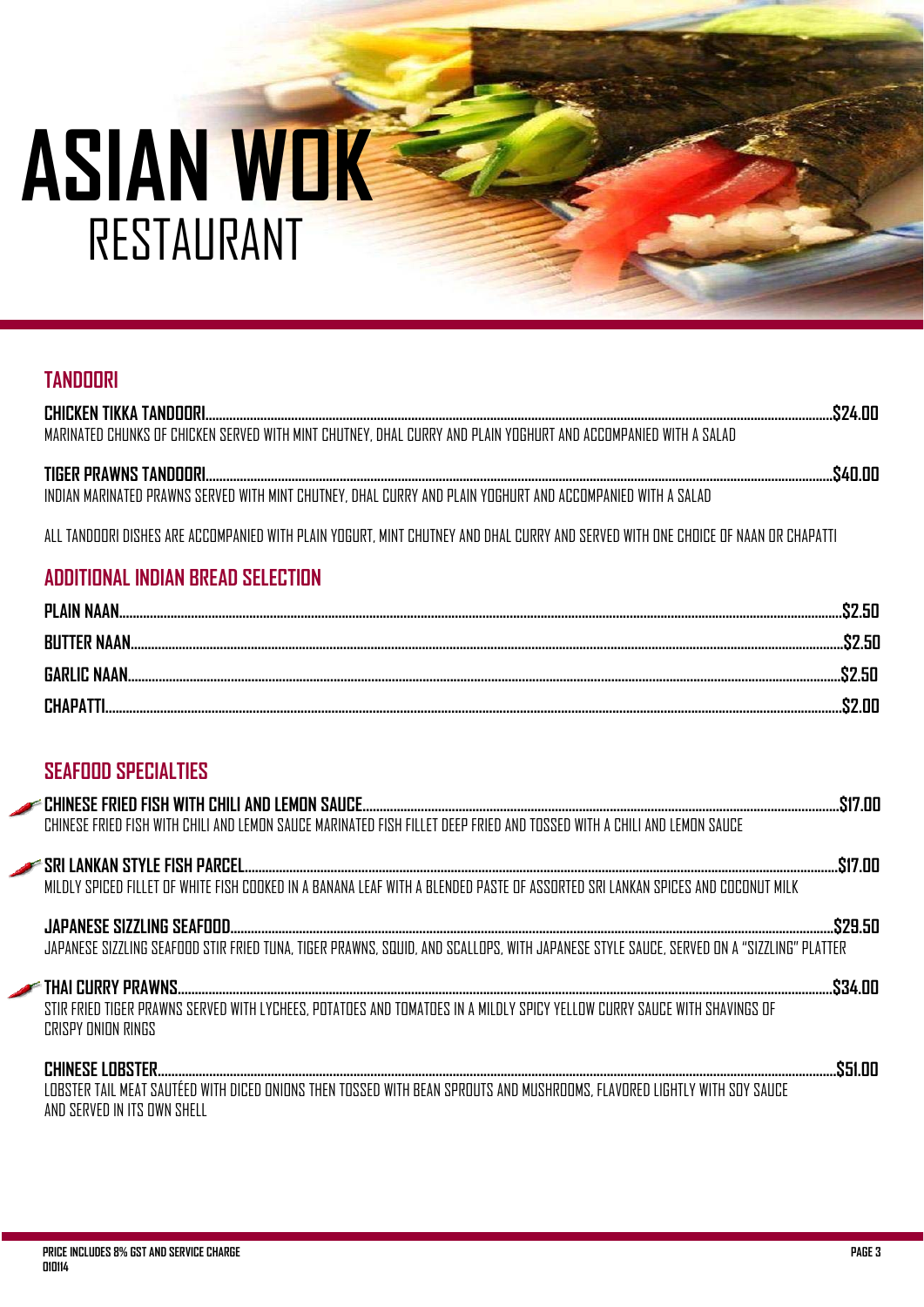# **ASIAN WOK** RESTAURANT

# **POULTRY SPECIALTIES**

| STIR FRIED SLICED CHICKEN BREAST SERVED IN A GREEN CURRY SAUCE WITH COCONUT MILK, GREEN CHILI, PINEAPPLE, EGGPLANT AND BASIL LEAVES                              |  |
|------------------------------------------------------------------------------------------------------------------------------------------------------------------|--|
| MARINATED CHICKEN PIECES COOKED WITH PLAIN YOGHURT, CUMIN, GARAM MASALA AND CORIANDER                                                                            |  |
| PLATTER                                                                                                                                                          |  |
| <b>PORK SPECIALTIES</b>                                                                                                                                          |  |
| DEEP FRIED SLICES OF PORK LOIN SERVED WITH A SWEET AND SOUR SAUCE WITH CARROTS, ONIONS AND BELL PEPPERS                                                          |  |
|                                                                                                                                                                  |  |
| <b>LAMB SPECIALTIES</b>                                                                                                                                          |  |
| LAMB. BUTTON MUSHROOMS. RED PEPPER'S AND ONIONS COOKED WITH RED CURRY AND COCONUT MILK                                                                           |  |
| <b>BEEF SPECIALTIES</b>                                                                                                                                          |  |
| SLICED PRIME BEEF FILLET STIR FRIED WITH GREEN PEPPER, CHINESE CABBAGE, CARROT, MUSHROOMS AND ONIONS TOSSED IN CANTONESE SAUCE<br>SERVED ON A "SIZZLING" PLATTER |  |

SLICED BEEF TENDERLOIN MARINATED IN A SESAME SEED OIL AND SOY SAUCE PAN SAUTÉED AND SERVED WITH SLICED ONIONS, DICED CARROTS AND TOMATOES

\$28.00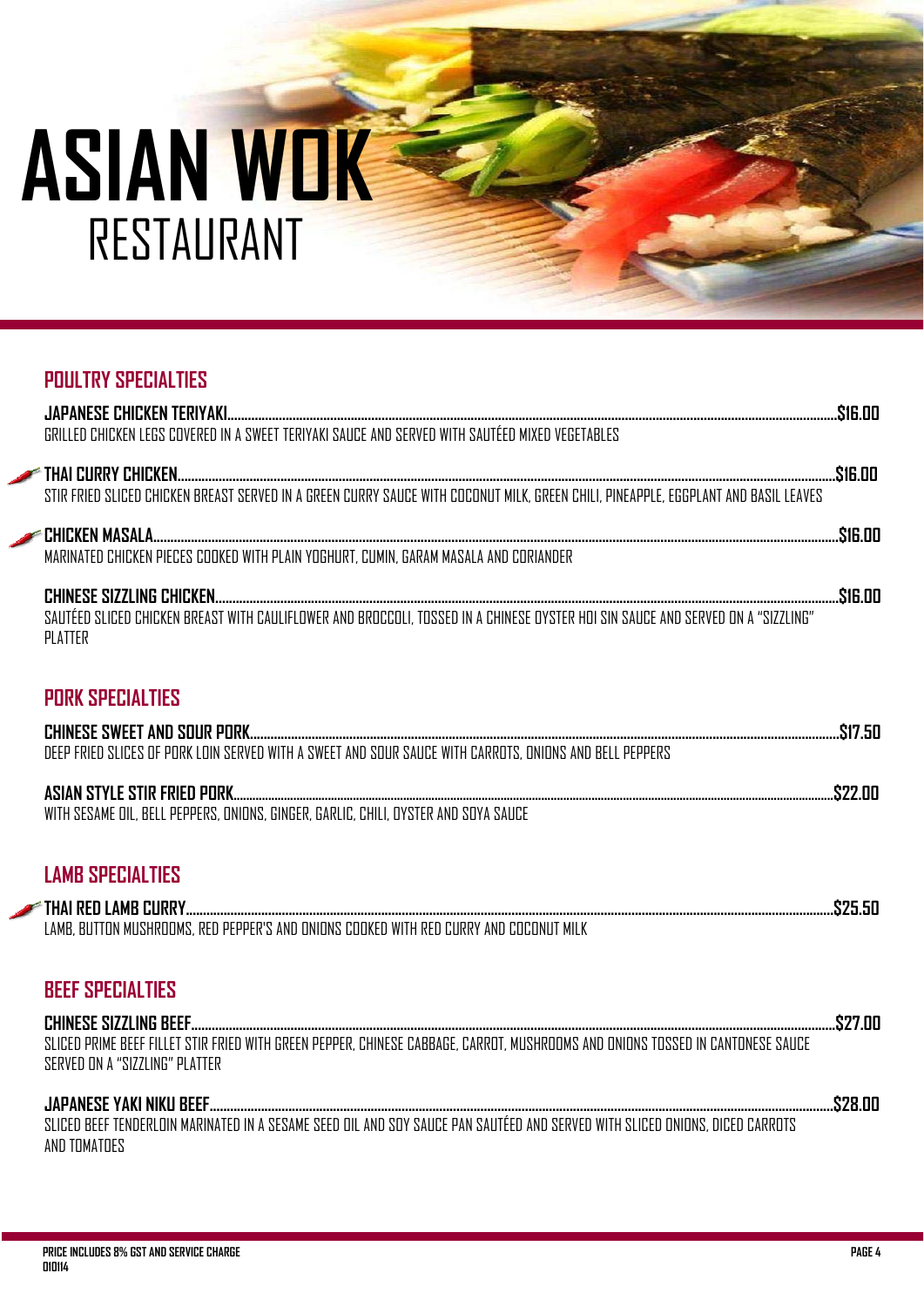# **ASIAN NOODLES INDONESIAN BAMI GORENG.......................................................................................................................................................................................\$12.50**  STIR FRIED INDONESIAN STYLE NOODLES SERVED WITH PRAWNS, SQUID, CHILI AND KECAPMANIS **JAPANESE YAKISOBA.................................................................................................................................................................................................\$12.50**  STIR FRIED JAPANESE STYLE NOODLES SERVED WITH CHICKEN, PRAWNS, SHITAKE MUSHROOMS, GINGER AND BEAN SPROUTS **CHINESE FRIED CHICKEN NOODLES.........................................................................................................................................................................\$12.50**  STIR FRIED SHREDDED CHICKEN AND VEGETABLES FLAVORED WITH CHINESE SAUCES. SERVED ON TOP OF FRIFD NOODLES **ASIAN RICE WHITE RICE....................................................................................................................................................................................................................\$5.00** PLAIN WHITE RICE **PHILIPPINE SINANGAG GARLIC FRIED RICE.............................................................................................................................................................\$11.00**  SERVED WITH GARLIC, SPRING ONION, EGGS SLICES AND SOY SAUCE **INDONESIAN NASI GORENG………………………………………........................………………................................................................................................\$12.00**  STIR FRIED RICE WITH CHICKEN, SHRIMP, EGGS AND RED CHILI **CHINESE SEAFOOD FRIED RICE………………………………………………...........................................................................................................................\$12.00**  STIR FRIED RICE WITH SEAFOOD, SHITAKE MUSHROOM, EGG, SOYA & OYSTER SAUCE **ASIAN SALMON FRIED RICE…………………………………….............................................................................................................................................\$13.00**  STIR FRIED RICE WITH SALMON, VEGETABLES, EGG SLICES, FLAVORED WITH DASHI AND SOY SAUCE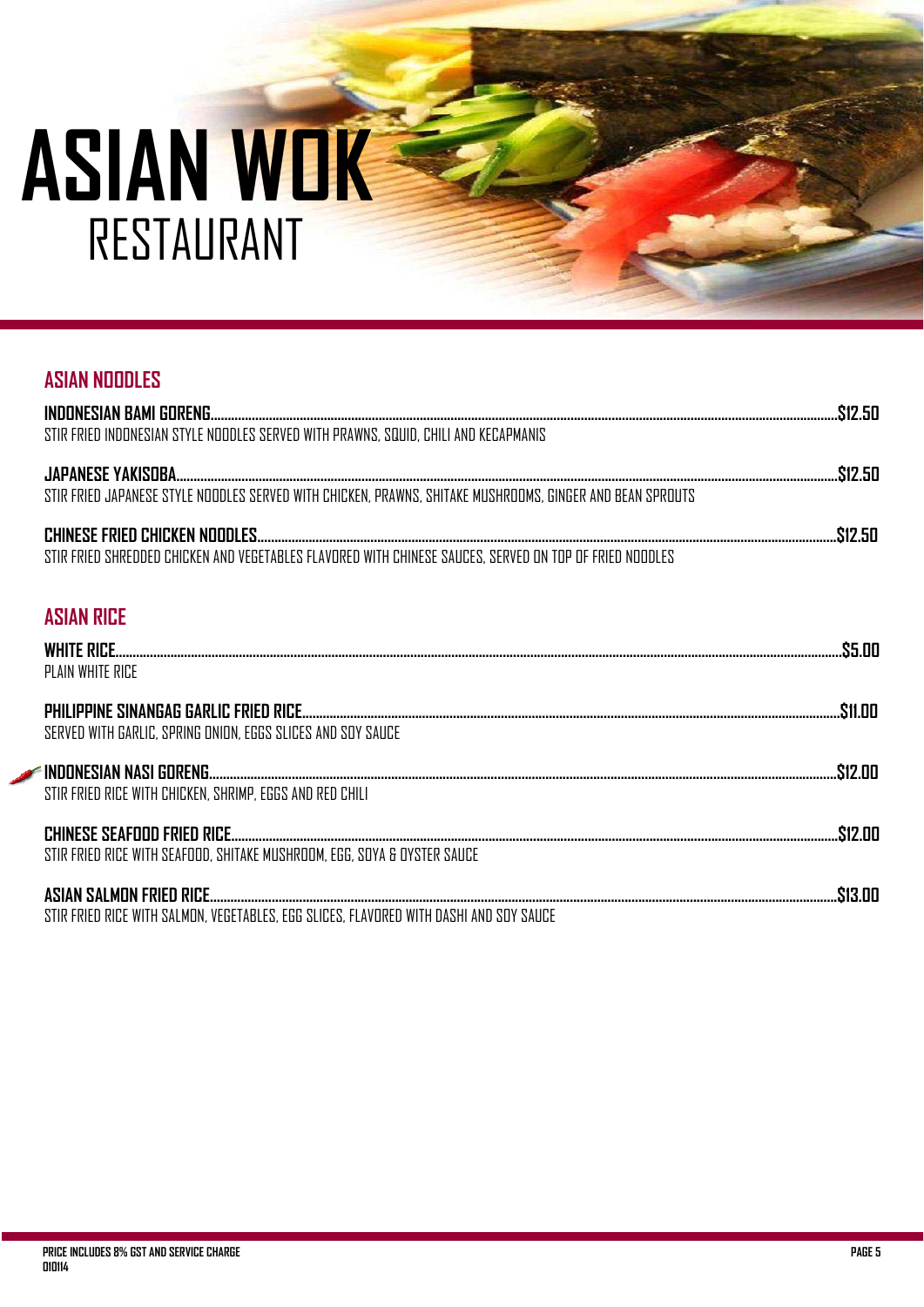# **STEAMBOAT "CHINESE FONDUE"**

SEAFOOD, BEEF, CHICKEN, PORK, AND VEGETABLES WHICH YOU COOK IN A HOT POT AT YOUR TABLE CHOOSE EITHER A CHICKEN, VEGETABLE, TOM YAM, MISO OR SPICY SZECHWAN BROTH; DELICIOUS...FUN...AND LOTS TO TALK ABOUT DURING DINNER

### **CHINESE FONDUE PER PERSON...............................................................................................................................................................................\$34.00**



# **ATTENTION**

RESERVATION REQUIRED BEFORE 12:00 NOON ON THE REQUESTED DAY, SERVES 2, 4, 6 OR MORE GUESTS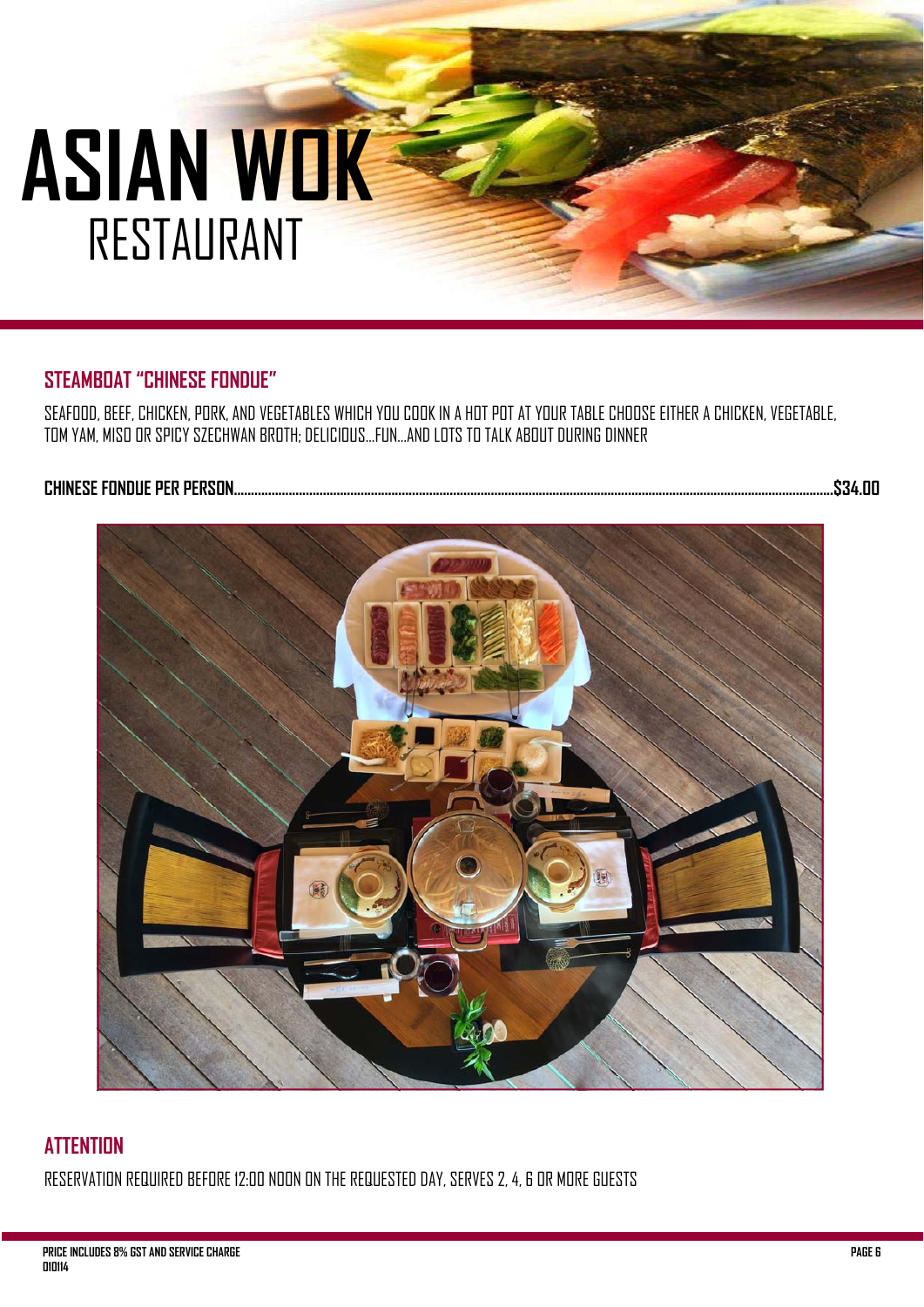# **TEPPANYAKI MENUS**

 **SEAFOOD SPECIAL** TIGER PRAWNS, WHITE FISH, SCALLOPS AND TUNA **\$54.00** 



 **MEAT SPECIAL**  CHICKEN, BEEF & LAMB **\$44.00** 



**ASIAN WOK SPECIAL** TIGER PRAWNS, CHICKEN AND BEEF **\$47.00** 



**VEGETARIAN SPECIAL** ASSORTED FRESH VEGETABLES **\$32.00** 



**ALL MENUS ARE SERVED WITH SALAD, MISO SOUP, VEGETABLES AND FRIED RICE**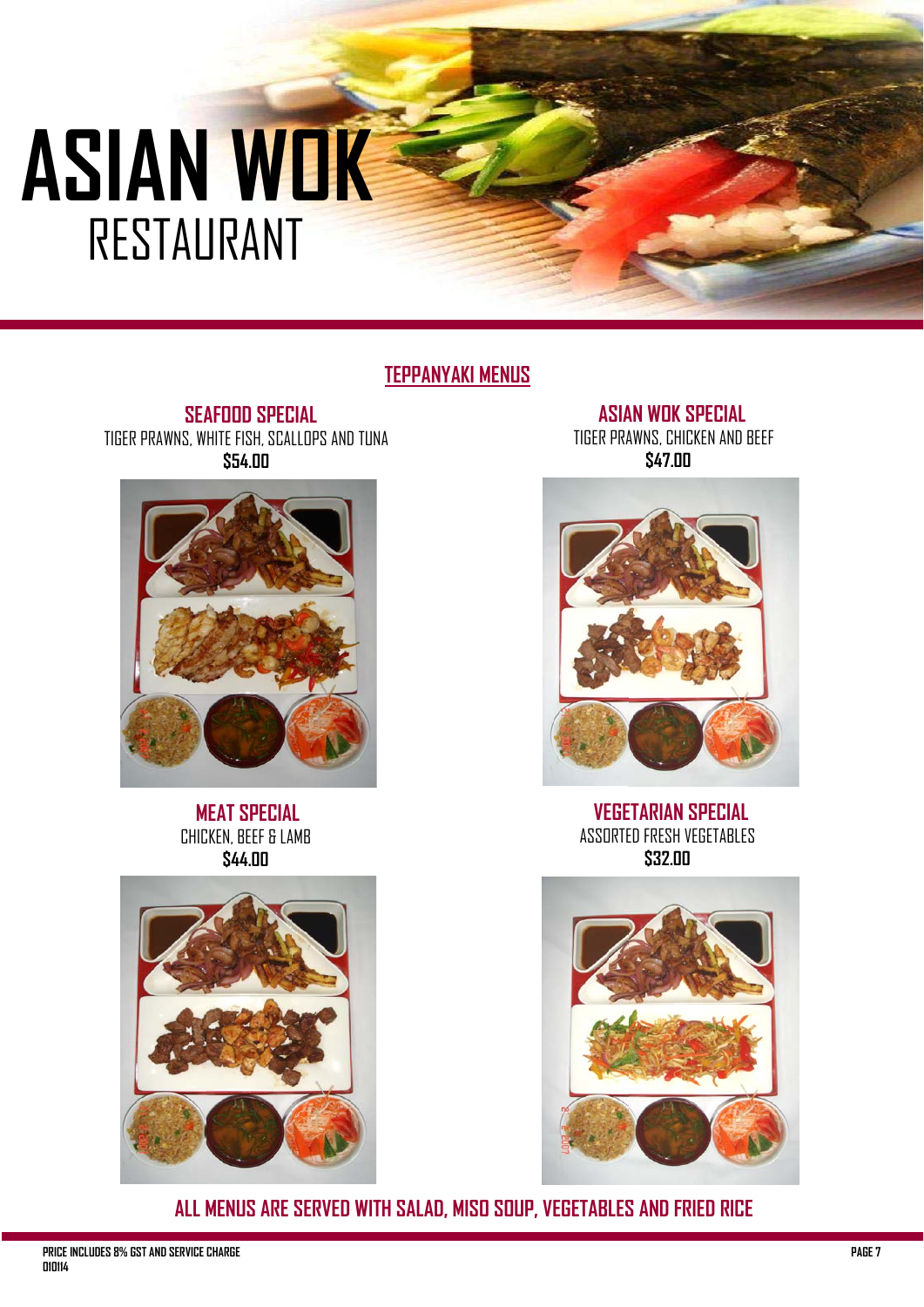# **TEPPANYAKI INDIVIDUAL CHOICES**

| <b>FISH &amp; SEAFOOD</b>      | <b>MEAT</b>               |
|--------------------------------|---------------------------|
| TUNA<br>\$34.00                | <b>CHICKEN</b><br>\$26.00 |
| <b>REEF FISH</b><br>\$34.00    | <b>LAMB</b><br>\$37.00    |
| <b>SEA SCALDPPS</b>            | BEEF<br>\$37.00           |
| \$47.00<br><b>TIGER PRAWNS</b> | <b>PORK</b><br>\$37.00    |
| \$49.00<br><b>LOBSTER TAIL</b> |                           |
|                                |                           |

**ALL MENUS ARE SERVED WITH SALAD, MISO SOUP, VEGETABLES AND FRIED RICE** 

**\$60.00** 

# **TEPPANYAKI DESSERTS**

**TEPPAN-YAKI FRUIT ICE CREAM \$9.00** 

### **TEPPANYAKI PANCAKE WITH FRUIT AND ICE CREAM \$9.00**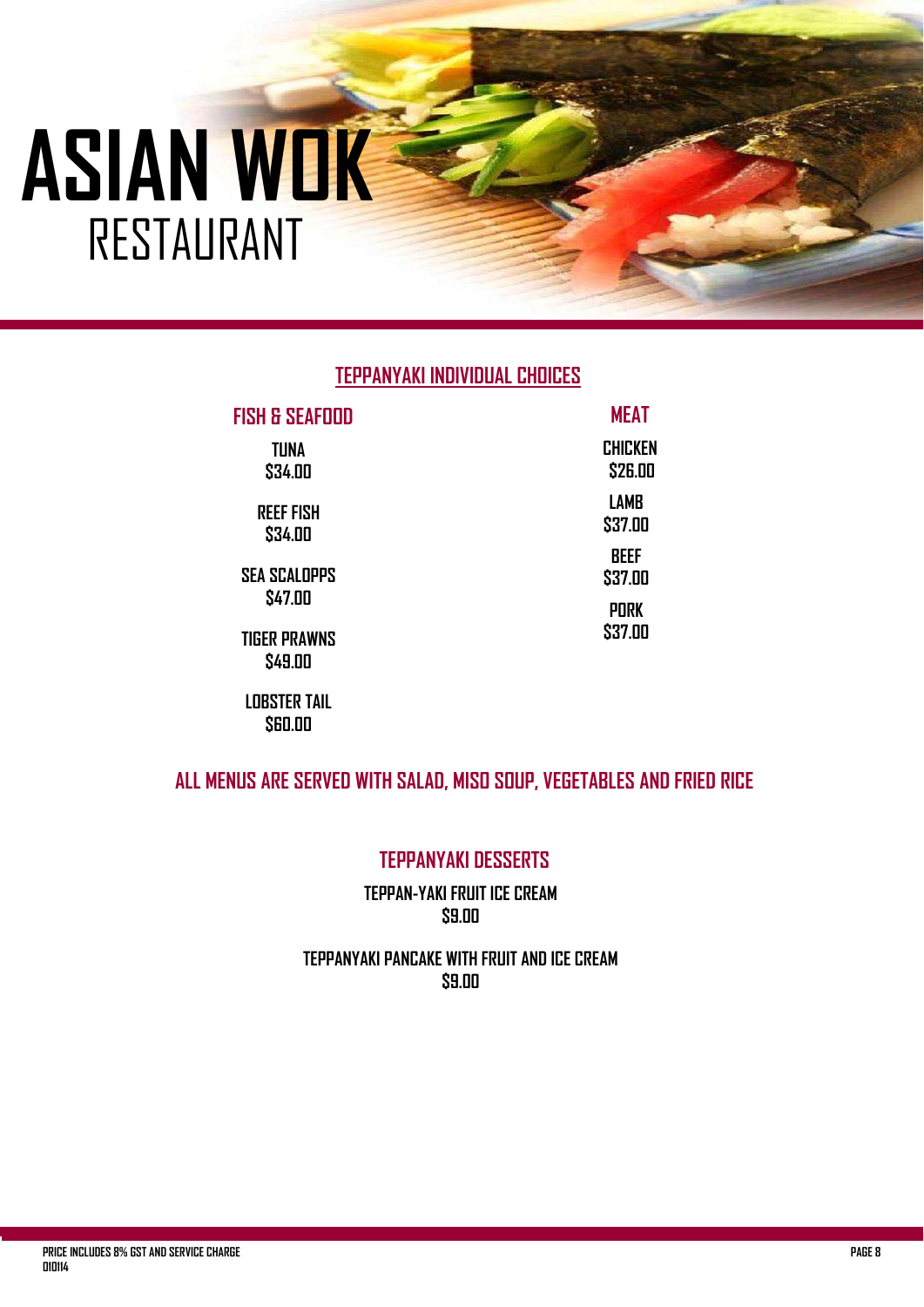# **SIGNATURE MENU (LUNCH ONLY)**

### **APPETIZER**

#### **CHINESE SPRING ROLLS**

DEEP FRIED VEGETABLE SPRING ROLLS WITH ROMAINE LETTUCE, WHITE CABBAGE AND CARROTS ACCOMPANIED BY TWO DRESSINGS: SWEET AND SOUR DRESSING AND A MAYONNAISE, GARLIC, ONION AND VINEGAR DRESSING

**OR** 

#### **ASIAN CHICKEN KARAGE**

CHICKEN WINGS MARINATED IN GARLIC, GINGER AND SOY SAUCE, DEEP FRIED AND SERVED WITH SHREDDED RADISH, CARROTS, SLICED CUCUMBER AND TONKATSU SAUCE

**OR** 

#### **JAPANESE MISO SOUP**

A MILDLY SALTY FISH BROTH OF TOFU, SEAWEED, LEEKS, TEMPURA DUST NOODLES AND SPRING ONIONS

#### **MAIN DISH**

#### **JAPANESE CHICKEN TERIYAKI**

GRILLED CHICKEN LEGS COVERED IN A SWEET TERIYAKI SAUCE AND SERVED WITH SAUTÉED MIXED VEGETABLES

**OR** 

#### **CHINESE FRIED FISH WITH CHILI AND LEMON SAUCE**  CHINESE FRIED FISH WITH CHILI AND LEMON SAUCE MARINATED FISH FILLET DEEP FRIED AND TOSSED WITH A CHILI AND LEMON SAUCE

**MAIN DISHES ARE SERVED WITH PHILIPPINE SINANGAG GARLIC RICE OR PLAIN WHITE RICE** 

### **DESSERT**

#### **BANANA TEMPURA**

BANANA SLICES IN TEMPURA BATTER, DEEP FRIED AND SERVED WITH ICE CREAM, STRAWBERRY, MAPLE AND CHOCOLATE SYRUPS **OR** 

**ICE CREAM** 

YOUR CHOICE OF TWO SCOOPS OF ICE CREAM, EITHER VANILLA, STRAWBERRY, CHOCOLATE OR COCONUT

#### **SIGNATURE MENU PER PERSON…………..………………………………………………..……………………………………………………………………….………………….\$24.00**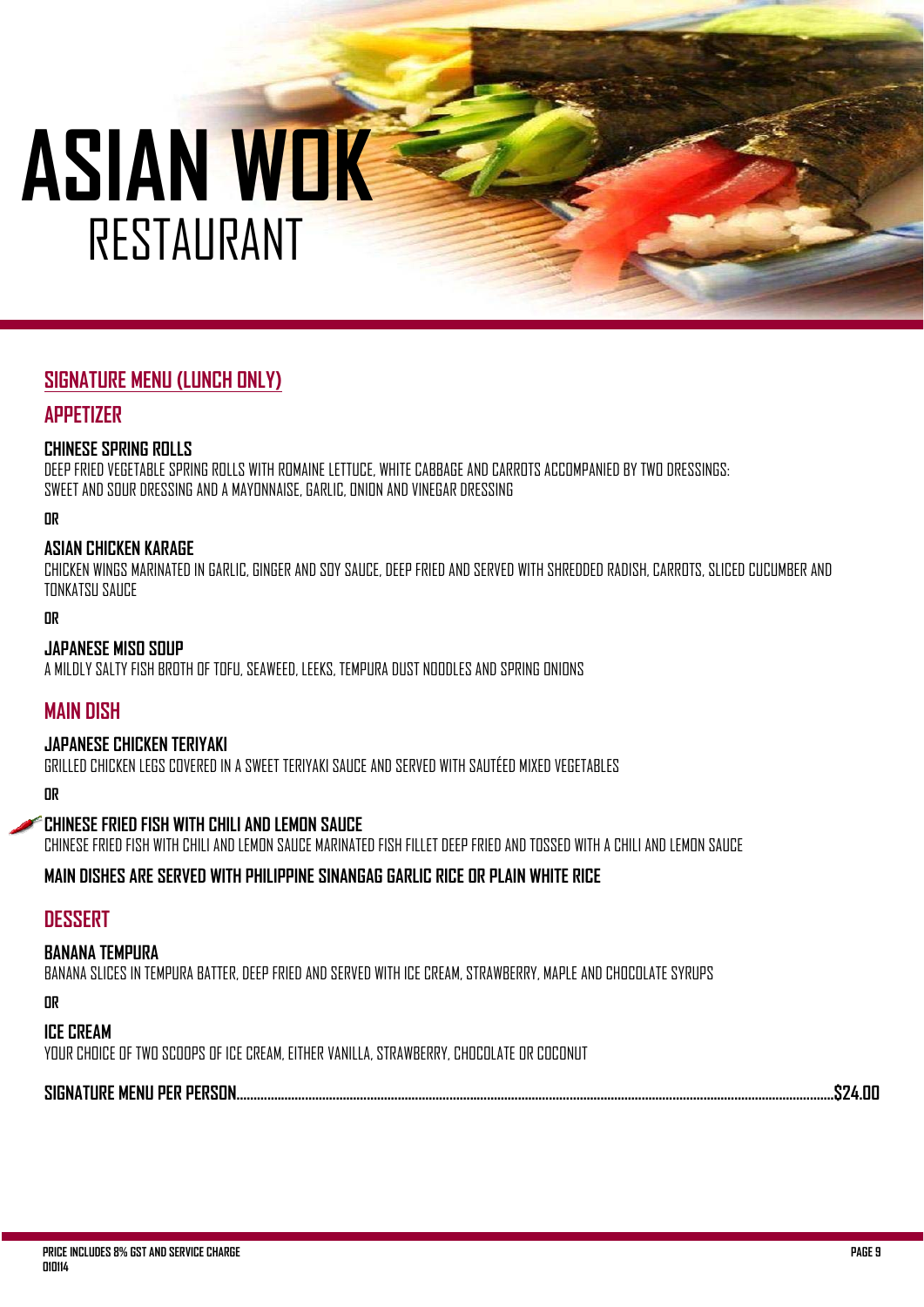# **SET MENU TASTE OF ASIA WITH WINE**

### **APPETIZER**

#### **SWEET AND SOUR KING PRAWNS**

KING PRAWNS IN BUTTER BATTER, DEEP FRIED AND SERVED WITH A SWEET AND SOUR SAUCE

### **SOUP**

#### **JAPANESE MISO SOUP**

A MILDLY SALTY FISH BROTH OF TOFU, SEAWEED, LEEKS, TEMPURA DUST NOODLES AND SPRING ONIONS

### **MAIN DISH**

#### **CHINESE FRIED FISH WITH CHILI AND LEMON SAUCE**

CHINESE FRIED FISH WITH CHILI AND LEMON SAUCE MARINATED FISH FILLET DEEP FRIED AND TOSSED WITH A CHILI AND LEMON SAUCE

**OR** 

#### **ASIAN STYLE STIR FRIED PORK**

WITH SESAME OIL, BELL PEPPERS, ONIONS, GINGER, GARLIC, CHILI, OYSTER AND SOYA SAUCE

**OR** 

#### **VEGETARIAN SALAD MAKI**

AVOCADO, TOMATO, CUCUMBER, CABBAGE, LETTUCE, LACED WITH SPICED JAPANESE MAYONNAISE SERVED INSIDE FIVE HAND MADE RICE ROLLS WRAPPED WITH NORI SHEETS

**MAIN DISHES ARE SERVED WITH PHILIPPINE SINANGAG GARLIC RICE OR PLAIN WHITE RICE** 

### **DESSERT**

**BANANA SPRING ROLL**  SERVED WITH ICE CREAM AND LYCHEES

#### **SET MENU TASTE OF ASIA PER PERSON………..………............................................................................................................................................\$45.00**

INCLUDES A BOTTLE OF GALLO WHITE OR RED WINE PER COUPLE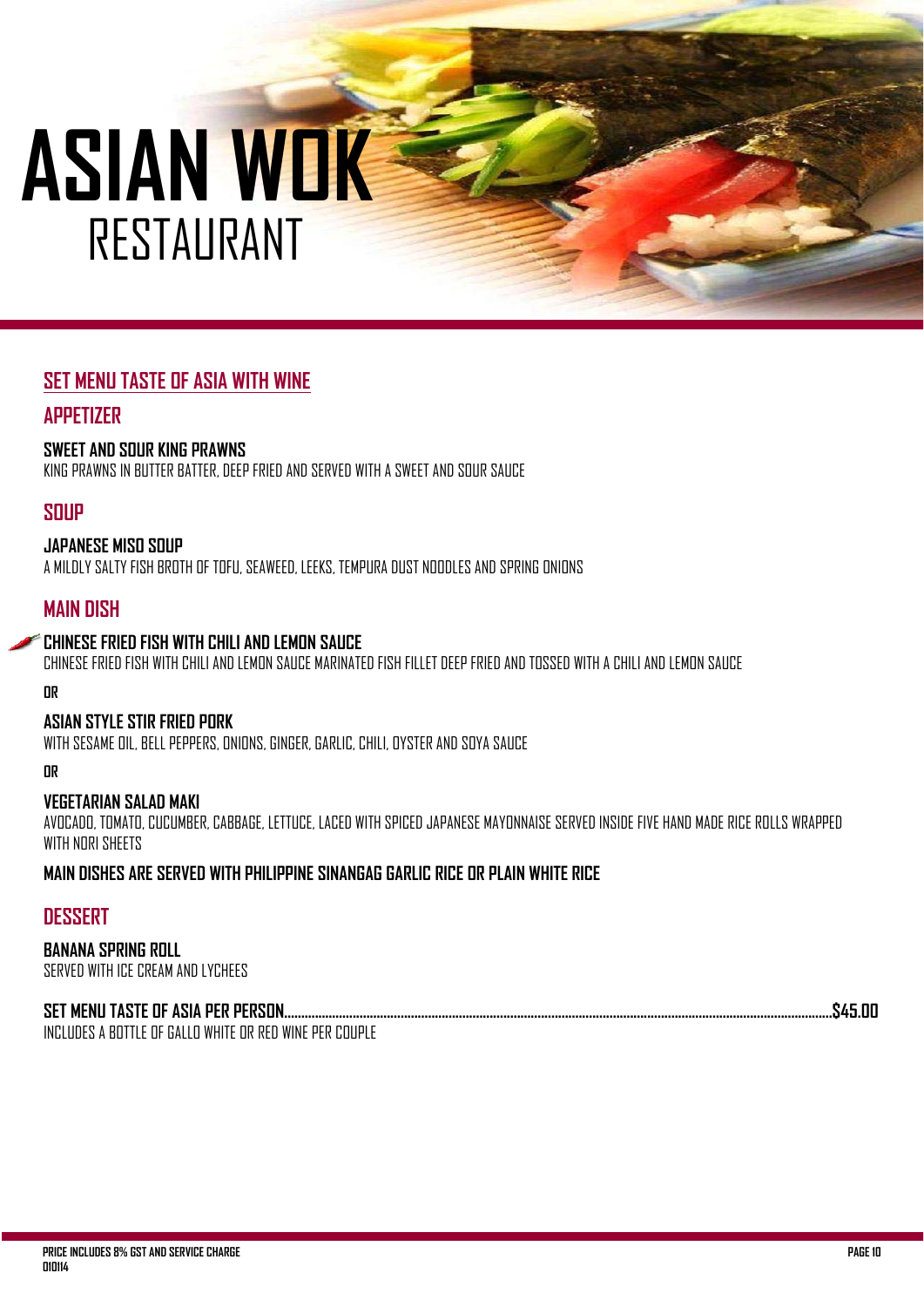# **SET MENU TASTE OF ASIA**

### **APPETIZER**

#### **JAPANESE STYLE TUNA SALAD WITH SWEET MANGO**

ACCOMPANIED WITH GARLIC, GINGER, DRIED CHILI AND JAPANESE MAYONNAISE DRESSING

**OR** 

#### **JAPANESE GYOZA DUMPLINGS**

MINCED BEEF DUMPLINGS SERVED WITH SHREDDED CABBAGE, CARROTS AND LEEKS ACCOMPANIED BY A VINEGAR, SOY AND SESAME OIL SAUCE

**OR** 

#### **ASIAN CHICKEN KARAGE**

CHICKEN WINGS MARINATED IN GARLIC, GINGER AND SOY SAUCE, DEEP FRIED AND SERVED WITH SHREDDED RADISH, CARROTS, SLICED CUCUMBER AND TONKATSU SAUCE

**OR** 

#### **CHINESE SPRING ROLLS**

DEEP FRIED VEGETABLE SPRING ROLLS WITH ROMAINE LETTUCE, WHITE CABBAGE AND CARROTS ACCOMPANIED BY TWO DRESSINGS: SWEET AND SOUR DRESSING AND A MAYONNAISE, GARLIC, ONION AND VINEGAR DRESSING

#### **SOUP**

#### **VIETNAMESE CHICKEN NOODLE SOUP**

SHREDDED CHICKEN WITH RICE NOODLES SEASONED WITH CRISPY GARLIC AND ONIONS

#### **MAIN DISH**

#### **CHINESE FRIED FISH WITH CHILI AND LEMON SAUCE**

CHINESE FRIED FISH WITH CHILI AND LEMON SAUCE MARINATED FISH FILLET DEEP FRIED AND TOSSED WITH A CHILI AND LEMON SAUCE

**OR** 

#### **THAI CURRY CHICKEN**

STIR FRIED SLICED CHICKEN BREAST SERVED IN A GREEN CURRY SAUCE WITH COCONUT MILK, GREEN CHILI, PINEAPPLE, EGGPLANT AND BASIL LEAVES

**OR** 

#### **CHINESE SWEET AND SOUR PORK**

DEEP FRIED SLICES OF PORK LOIN SERVED WITH A SWEET AND SOUR SAUCE WITH CARROTS, ONIONS AND BELL PEPPERS

#### **MAIN DISHES ARE SERVED WITH PHILIPPINE SINANGAG GARLIC RICE OR PLAIN WHITE RICE**

# **DESSERT**

**CHOICE OF DESSERT FROM OUR DESSERT MENU** 

#### **SET MENU TASTE OF ASIA PER PERSON……………………........................................................................................................................................\$45.00**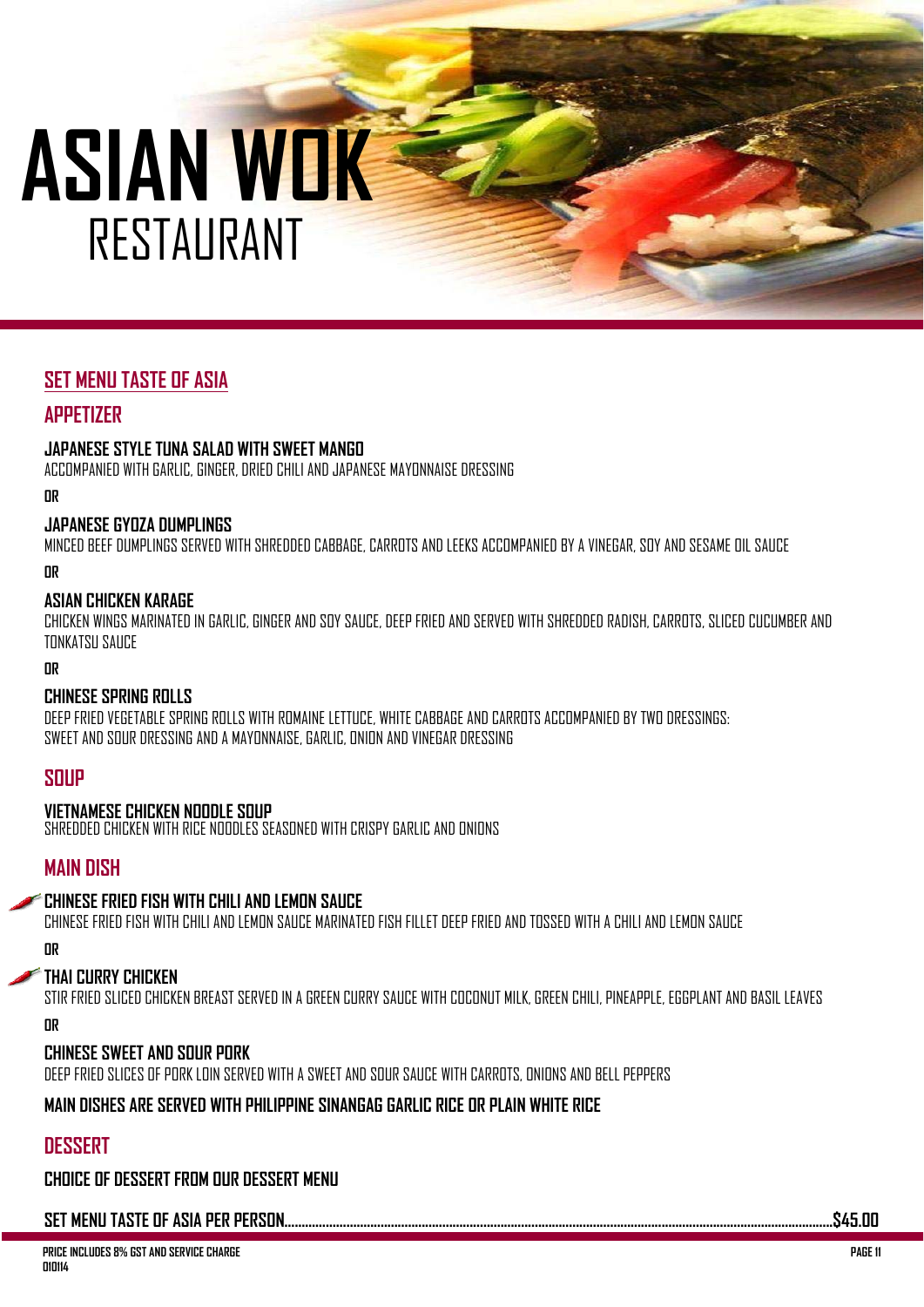# **SET MENU ASIAN WOK SPECIALTY**

### **APPETIZER**

#### **NIGIRI AND SUSHI MAKI**

THIS ASSORTED SUSHI PLATTER INCLUDES EVERYONE'S FAVORITES OF SALMON, TIGER PRAWNS, TUNA FISH AND WHITE SNAPPER SERVED NIGIRI SUSHI STYLE ACCOMPANIED WITH TUNA RICE ROLL MAKI, WASABI, SOYA SAUCE AND PICKLED GINGER

### **SOUP**

#### **JAPANESE MISO SOUP**

A MILDLY SALTY FISH BROTH OF TOFU, SEAWEED, LEEKS, TEMPURA DUST NOODLES AND SPRING ONIONS

**OR** 

#### **THAI TOM YAM SOUP**

A MILDLY SPICY SEAFOOD SOUP OF TIGER PRAWNS, SQUID, TUNA AND RED SNAPPER SEASONED WITH LEMON GRASS, GINGER AND CORIANDER LEAVES

### **MAIN DISH**

#### **CHINESE LOBSTER**

LOBSTER TAIL MEAT SAUTÉED WITH DICED ONIONS THEN TOSSED WITH BEAN SPROUTS AND MUSHROOMS, ELAVORED LIGHTLY WITH SOY SAUCE AND SERVED IN ITS OWN SHELL

#### **MAIN DISH IS SERVED WITH PHILIPPINE SINANGAG GARLIC RICE OR SALMON FRIED RICE**

### **DESSERT**

**CHOICE OF DESSERT FROM OUR DESSERT MENU** 

#### **SELECTION OF INFUSED TEAS OR COFFEE**

|--|--|--|